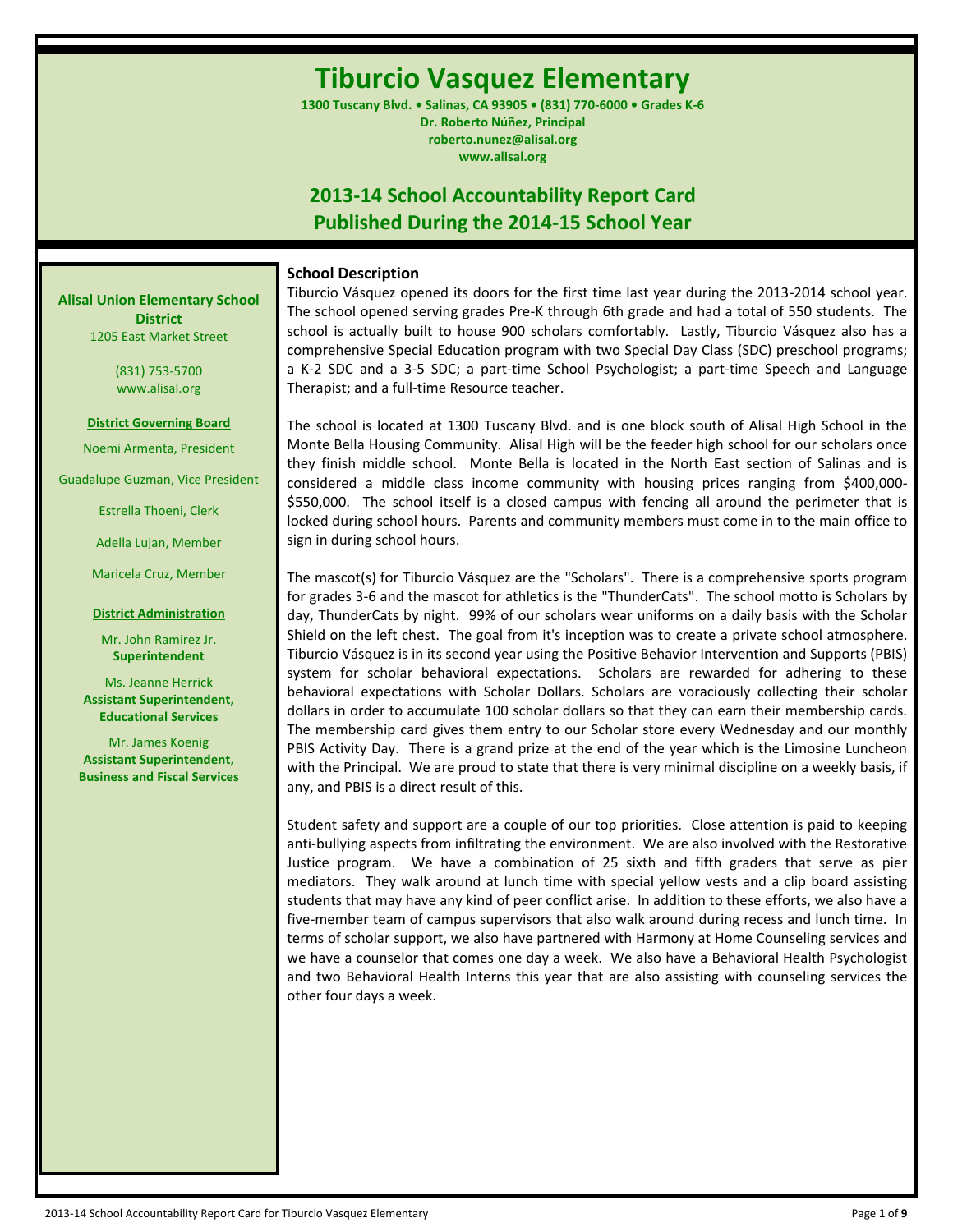Tiburcio Vásquez truly is a 21st Century school. The school was formulated to emphasize Math, Science, and Technology. Technology is the main emphasis. Firstly, every classroom has surround sound speakers and every teacher uses a lapel microphone. There is an ELMO projector and every teacher is issued a lap top computer and an iPad tablet. The school has WIFI throughout and every teacher and scholar has immediate connectivity once they get onto campus. Second, we are the very first and only public elementary school in our county to give every Scholar (K-6) a one-to-one iPad. Every parent is required to attend the Parent Technology Use meeting before their son/daughter can be issued their iPad. We had 100% attendance for this meeting. Lastly, teachers are going through an extensive Technology Professional Development program so that they can minimally get to the point where they can "Flip the Classroom". Coupled with the work that our district is doing with implementing the Common Core State Standards (CCSS), teachers and scholars are producing incredible work. Teachers have been training our scholars on Listening and Speaking skills, Evidenced Based Questioning, and Close Reading fundamentals as our entry points into CCSS. In mathematics, our emphasis has been on the entry points of Reversibility and Flexibility. Furthermore, teachers have been going through extensive training in learning the Engage NY curriculum in both English Language Arts and Mathematics.

#### **About the SARC**

Every school in California is required by state law to publish a School Accountability Report Card (SARC), by February 1 of each year. The SARC contains information about the condition and performance of each California public school. Under the Local Control Funding Formula (LCFF) all local educational agencies (LEAs) are required to prepare a Local Control Accountability Plan (LCAP), which describes how they intend to meet annual school-specific goals for all pupils, with specific activities to address state and local priorities. Additionally, data reported in an LCAP is to be consistent with data reported in the SARC.

- For more information about SARC requirements, see the California Department of Education (CDE) SARC Web page at http://www.cde.ca.gov/ta/ac/sa/.
- View this SARC online at the school and/or LEA Web sites.
- For more information about the LCFF or LCAP, see the CDE LCFF Web page at http://www.cde.ca.gov/fg/aa/lc/.
- For additional information about the school, parents and community members should contact the school at (831) 770-6000.

| 2013-14 Student Enrollment by Grade Level |                           |  |  |  |  |
|-------------------------------------------|---------------------------|--|--|--|--|
| <b>Grade Level</b>                        | <b>Number of Students</b> |  |  |  |  |
| Kinder.                                   | 92                        |  |  |  |  |
| Gr. 1                                     | 62                        |  |  |  |  |
| Gr. 2                                     | 87                        |  |  |  |  |
| Gr. 3                                     | 79                        |  |  |  |  |
| Gr. 4                                     | 60                        |  |  |  |  |
| Gr. 5                                     | 52                        |  |  |  |  |
| Gr. 6                                     | 35                        |  |  |  |  |
| <b>Total</b>                              | 467                       |  |  |  |  |

| 2013-14 Student Enrollment by Group      |                                    |  |  |  |  |  |  |
|------------------------------------------|------------------------------------|--|--|--|--|--|--|
| <b>Group</b>                             | <b>Percent of Total Enrollment</b> |  |  |  |  |  |  |
| <b>Black or African American</b>         | 0.2                                |  |  |  |  |  |  |
| <b>IAmerican Indian or Alaska Native</b> | 0.0                                |  |  |  |  |  |  |
| Asian                                    | 0.6                                |  |  |  |  |  |  |
| Filipino                                 | 0.2                                |  |  |  |  |  |  |
| <b>Hispanic or Latino</b>                | 95.1                               |  |  |  |  |  |  |
| Native Hawaiian/Pacific Islander         | 0.2                                |  |  |  |  |  |  |
| <b>White</b>                             | 2.4                                |  |  |  |  |  |  |
| Two or More Races                        | 1.3                                |  |  |  |  |  |  |
| <b>Socioeconomically Disadvantaged</b>   | 86.5                               |  |  |  |  |  |  |
| <b>English Learners</b>                  | 69.8                               |  |  |  |  |  |  |
| <b>Students with Disabilities</b>        | 10.5                               |  |  |  |  |  |  |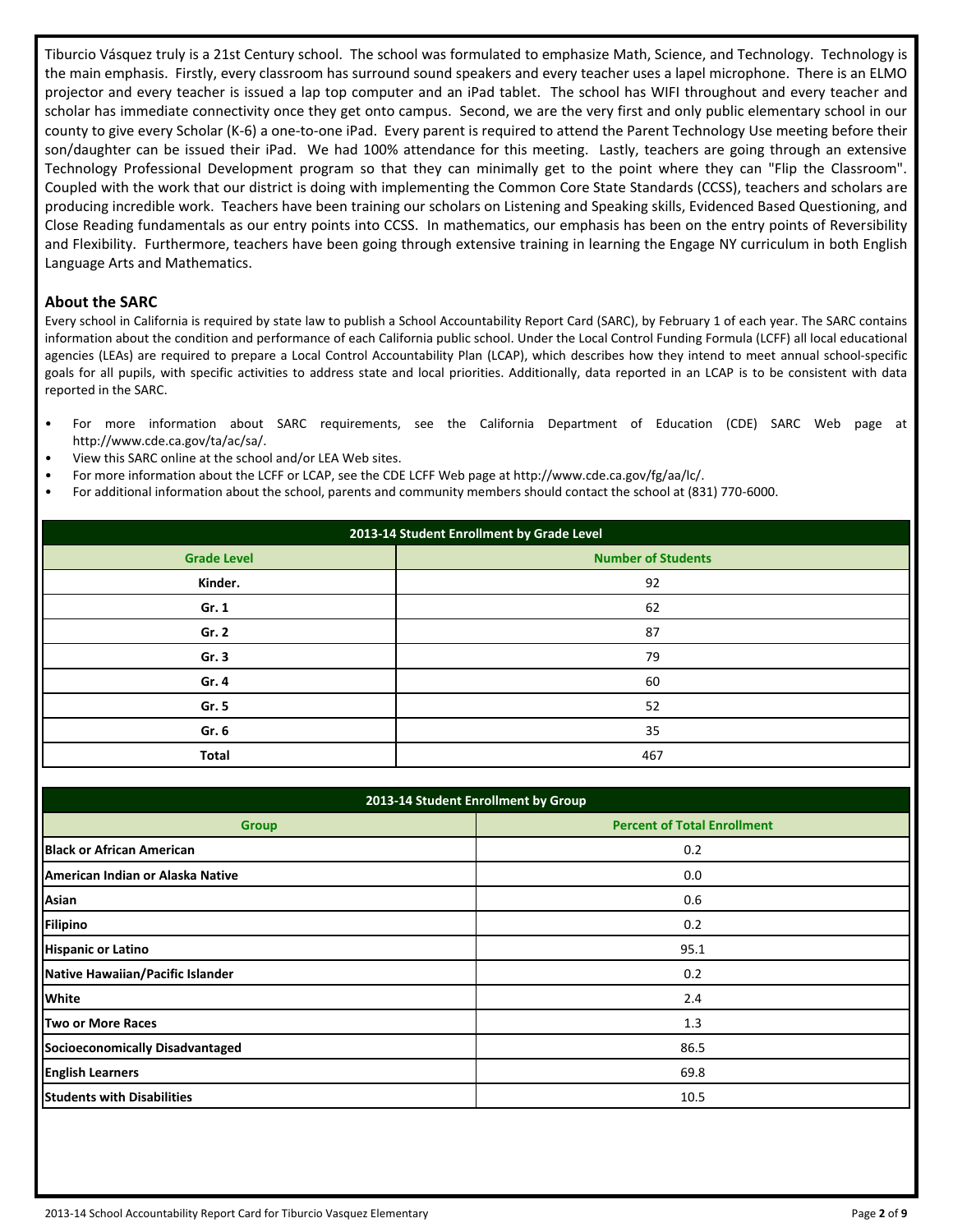## **A. Conditions of Learning**

#### **State Priority: Basic**

The SARC provides the following information relevant to the Basic State Priority (Priority 1):

- Degree to which teachers are appropriately assigned and fully credentialed in the subject area and for the pupils they are teaching;
- Pupils have access to standards-aligned instructional materials; and
- School facilities are maintained in good repair.

| <b>Teacher Credentials</b>                         |           |              |           |  |  |  |  |  |
|----------------------------------------------------|-----------|--------------|-----------|--|--|--|--|--|
| <b>Tiburcio Vasquez Elementary</b>                 | $12 - 13$ | $13 - 14$    | $14 - 15$ |  |  |  |  |  |
| <b>Fully Credentialed</b>                          |           | 20 out of 20 | 16        |  |  |  |  |  |
| Without Full Credential                            |           |              |           |  |  |  |  |  |
| <b>Teaching Outside Subject Area of Competence</b> |           | $\Omega$     |           |  |  |  |  |  |
| <b>Alisal Union Elementary School District</b>     | $12 - 13$ | $13 - 14$    | $14 - 15$ |  |  |  |  |  |
| <b>Fully Credentialed</b>                          |           |              | 299       |  |  |  |  |  |
| Without Full Credential                            |           |              | 19        |  |  |  |  |  |
| <b>Teaching Outside Subject Area of Competence</b> |           |              |           |  |  |  |  |  |

| <b>Teacher Misassignments and Vacant Teacher Positions at this School</b> |  |  |  |  |  |  |  |  |  |
|---------------------------------------------------------------------------|--|--|--|--|--|--|--|--|--|
| <b>Tiburcio Vasquez Elementary</b><br>$12 - 13$<br>14-15<br>$13 - 14$     |  |  |  |  |  |  |  |  |  |
| <b>Teachers of English Learners</b>                                       |  |  |  |  |  |  |  |  |  |
| Total Teacher Misassignments                                              |  |  |  |  |  |  |  |  |  |
| <b>Vacant Teacher Positions</b>                                           |  |  |  |  |  |  |  |  |  |

\* "Misassignments" refers to the number of positions filled by teachers who lack legal authorization to teach that grade level, subject area, student group, etc. Total Teacher Misassignments includes the number of Misassignments of Teachers of English Learners.

#### **Core Academic Classes Taught by Highly Qualified Teachers**

| 2013-14 Percent of Classes In Core Academic Subjects<br>Core Academic Classes Taught by Highly Qualified Teachers          |                     |      |  |  |  |  |  |  |
|----------------------------------------------------------------------------------------------------------------------------|---------------------|------|--|--|--|--|--|--|
| <b>Taught by Highly Qualified Teachers</b><br><b>Not Taught by Highly Qualified Teachers</b><br><b>Location of Classes</b> |                     |      |  |  |  |  |  |  |
| <b>This School</b>                                                                                                         | 80.0                | 20.0 |  |  |  |  |  |  |
|                                                                                                                            | <b>Districtwide</b> |      |  |  |  |  |  |  |
| <b>All Schools</b>                                                                                                         | 94.0                | 6.0  |  |  |  |  |  |  |
| <b>High-Poverty Schools</b>                                                                                                | 94.0                | 6.0  |  |  |  |  |  |  |
| <b>Low-Poverty Schools</b>                                                                                                 | 0.00                |      |  |  |  |  |  |  |

High-poverty schools are defined as those schools with student eligibility of approximately 40 percent or more in the free and reduced price meals program. Lowpoverty schools are those with student eligibility of approximately 39 percent or less in the free and reduced price meals program.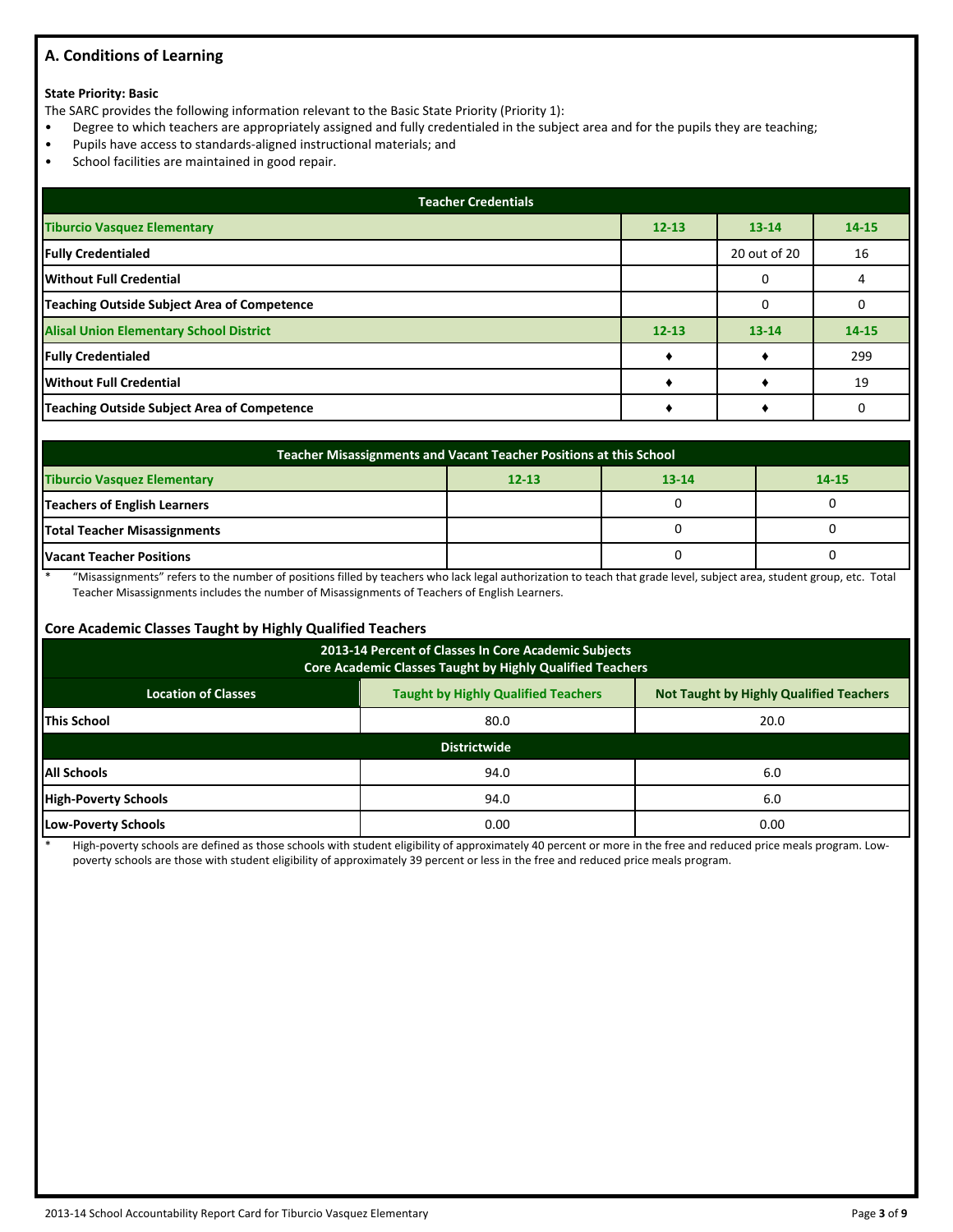#### **Quality, Currency, Availability of Textbooks and Instructional Materials (School Year 2014-15)**

In order to support classroom professionals in teaching the Language Arts and Math Common Core State Standards, Engage NY curriculum, in both content areas is being recommended to fill gaps in the Treasures curriculum and those that have also been found in the Everyday Math curriculum.

Both Engage NY Language Arts and Math were piloted and feedback from teachers attested to the ability of these common core resources to meet the requirements of the new state standards and fill gaps in our current adoption materials.

In Language Arts:

K-1-2 will continue to use Treasures to teach Foundational Skills and use the Engage NY Listening and Learning Domains to address the remaining standards.

3-6 will use Engage NY solely to teach all Language Arts standards.

Because Engage NY is not yet available in Spanish, Bilingual Transference classrooms will continue to use Tesoros and adapt it as needed to meet the common core state standards.

In Math:

At K-6, teachers will use both the adopted Everyday Math curriculum and Engage NY Math, selecting one as their primary resource and the other as a secondary resource.

Bilingual Transference classrooms will be able to use the Engage NY Math because student materials have just recently become available.

| <b>Textbooks and Instructional Materials</b><br>Year and month in which data were collected: 2012 |            |                                                               |  |  |  |  |  |  |
|---------------------------------------------------------------------------------------------------|------------|---------------------------------------------------------------|--|--|--|--|--|--|
| <b>Core Curriculum Area</b>                                                                       |            | <b>Textbooks and Instructional Materials/Year of Adoption</b> |  |  |  |  |  |  |
| <b>Reading/Language Arts</b>                                                                      |            | McMillan / McGraw-Hill, Treasures-Adopted 2010                |  |  |  |  |  |  |
| The textbooks listed are from most recent adoption:                                               | <b>Yes</b> |                                                               |  |  |  |  |  |  |
| Percent of students lacking their own assigned textbook:                                          | 0          |                                                               |  |  |  |  |  |  |
| <b>Mathematics</b>                                                                                |            | McMillan / McGraw-Hill, Every Day Math-Adopted 2012           |  |  |  |  |  |  |
| The textbooks listed are from most recent adoption:                                               | <b>Yes</b> |                                                               |  |  |  |  |  |  |
| Percent of students lacking their own assigned textbook:                                          | 0          |                                                               |  |  |  |  |  |  |
| <b>Science</b>                                                                                    |            | Delta Foss- (Kinder-5th grades) - Adopted 2007                |  |  |  |  |  |  |
| The textbooks listed are from most recent adoption:                                               | <b>Yes</b> | McGraw-Hill- (6th grade) - Adopted 2006                       |  |  |  |  |  |  |
| Percent of students lacking their own assigned textbook:                                          | 0          |                                                               |  |  |  |  |  |  |
| <b>History-Social Science</b>                                                                     |            | McGraw-Hill, Vistas-Adopted 2006                              |  |  |  |  |  |  |
| The textbooks listed are from most recent adoption:                                               | <b>Yes</b> |                                                               |  |  |  |  |  |  |
| Percent of students lacking their own assigned textbook:                                          | 0          |                                                               |  |  |  |  |  |  |

#### **School Facility Conditions and Planned Improvements (Most Recent Year)**

Tiburcio Vásquez opened its doors for the first time last year during the 2013-2014 school year. The school opened serving grades Pre-K through 6th grade and had a total of 550 students. The school is actually built to house 900 scholars comfortably. During the 2013-14 school year, every building accept one house scholars. Due to the available space, AUSD Educational Services department moved into our F-wing in January. Again, the school is a closed campus with fencing all around the perimeter that is locked during school hours.

Tiburcio Vásquez is truly a state of the art/21st Century facility. The school was formulated to emphasize Math, Science, and Technology. Technology is the main emphasis. Firstly, every classroom has surround sound speakers and every teacher uses a lapel microphone. There is an ELMO projector and every teacher is issued a lap top computer and an iPad tablet. The school has internet infrastructure set for the next 10 years. It has WIFI throughout the campus and every teacher and scholar has immediate connectivity once they get onto campus.

| <b>School Facility Good Repair Status (Most Recent Year)</b><br>Year and month in which data were collected: September, 2014 |      |                      |      |                                |  |  |  |
|------------------------------------------------------------------------------------------------------------------------------|------|----------------------|------|--------------------------------|--|--|--|
|                                                                                                                              |      | <b>Repair Status</b> |      | <b>Repair Needed and</b>       |  |  |  |
| <b>System Inspected</b>                                                                                                      | Good | Fair                 | Poor | <b>Action Taken or Planned</b> |  |  |  |
| Systems:<br>Gas Leaks, Mechanical/HVAC, Sewer                                                                                | [X]  |                      |      |                                |  |  |  |
| Interior:<br><b>Interior Surfaces</b>                                                                                        | [X]  |                      |      |                                |  |  |  |
| <b>Cleanliness:</b><br>Overall Cleanliness, Pest/Vermin Infestation                                                          | [X]  |                      |      |                                |  |  |  |
| <b>Electrical:</b><br>Electrical                                                                                             | [X]  |                      |      |                                |  |  |  |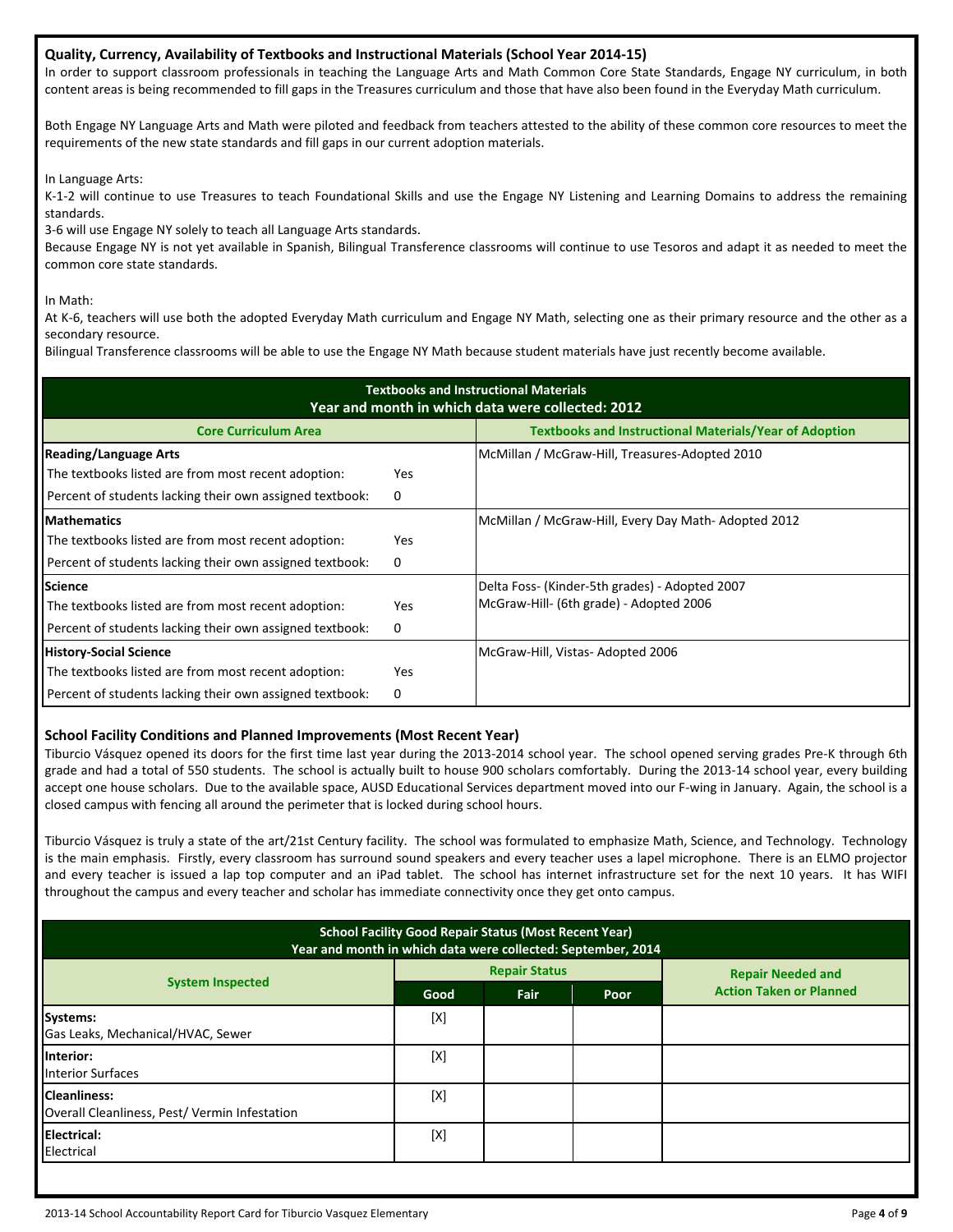| <b>School Facility Good Repair Status (Most Recent Year)</b><br>Year and month in which data were collected: September, 2014 |                         |      |                      |      |                                |  |
|------------------------------------------------------------------------------------------------------------------------------|-------------------------|------|----------------------|------|--------------------------------|--|
|                                                                                                                              |                         |      | <b>Repair Status</b> |      | <b>Repair Needed and</b>       |  |
| <b>System Inspected</b>                                                                                                      | Good                    | Fair |                      | Poor | <b>Action Taken or Planned</b> |  |
| <b>Restrooms/Fountains:</b><br>Restrooms, Sinks/Fountains                                                                    | [X]                     |      |                      |      |                                |  |
| Safety:<br>Fire Safety, Hazardous Materials                                                                                  | [X]                     |      |                      |      |                                |  |
| <b>Structural:</b><br>Structural Damage, Roofs                                                                               | [X]                     |      |                      |      |                                |  |
| External:<br>Playground/School Grounds, Windows/Doors/Gates/Fences                                                           | [X]                     |      |                      |      |                                |  |
| <b>Overall Rating</b>                                                                                                        | <b>Exemplary</b><br>[X] | Good | Fair                 | Poor |                                |  |

# **B. Pupil Outcomes**

#### **State Priority: Pupil Achievement**

The SARC provides the following information relevant to the Pupil Achievement State Priority (Priority 4):

- Statewide assessments (i.e., California Assessment of Student Performance and Progress and its successor the Standardized Testing and Reporting Program);
- The Academic Performance Index; and
- The percentage of pupils who have successfully completed courses that satisfy the requirements for entrance to the University of California and the California State University, or career technical education sequences or programs of study.

| <b>CAASPP Results for All Students - Three-Year Comparison</b> |                                                                                                            |           |           |           |           |           |           |              |           |
|----------------------------------------------------------------|------------------------------------------------------------------------------------------------------------|-----------|-----------|-----------|-----------|-----------|-----------|--------------|-----------|
|                                                                | <b>Percent of Students Scoring at Proficient or Advanced</b><br>(meeting or exceeding the state standards) |           |           |           |           |           |           |              |           |
| <b>Subject</b>                                                 | <b>School</b><br><b>District</b>                                                                           |           |           |           |           |           |           | <b>State</b> |           |
|                                                                | $11 - 12$                                                                                                  | $12 - 13$ | $13 - 14$ | $11 - 12$ | $12 - 13$ | $13 - 14$ | $11 - 12$ | $12 - 13$    | $13 - 14$ |
| <b>Science</b>                                                 |                                                                                                            |           | 38        | 35        | 34        | 33        | 60        | 59           | 60        |

Science (grades 5, 8, and 10) assessments include California Standards Tests (CSTs), California Modified Assessment (CMA), and California Alternate Performance Assessment (CAPA). Scores are not shown when the number of students tested is ten or less, either because the number of students in this category is too small for statistical accuracy or to protect student privacy.

| <b>STAR Results for All Students - Three-Year Comparison</b>                                                                                                                                                                                                              |                                         |               |                              |                                                                                                    |                                                       |           |           |                                                                                                                                                                       |           |
|---------------------------------------------------------------------------------------------------------------------------------------------------------------------------------------------------------------------------------------------------------------------------|-----------------------------------------|---------------|------------------------------|----------------------------------------------------------------------------------------------------|-------------------------------------------------------|-----------|-----------|-----------------------------------------------------------------------------------------------------------------------------------------------------------------------|-----------|
| <b>Percent of Students Scoring at Proficient or Advanced</b><br>(meeting or exceeding the state standards)                                                                                                                                                                |                                         |               |                              |                                                                                                    |                                                       |           |           |                                                                                                                                                                       |           |
| <b>Subject</b>                                                                                                                                                                                                                                                            |                                         | <b>School</b> |                              |                                                                                                    | <b>District</b>                                       |           |           | <b>State</b>                                                                                                                                                          |           |
|                                                                                                                                                                                                                                                                           | $10 - 11$                               | $11 - 12$     | $12 - 13$                    | $10 - 11$                                                                                          | $11 - 12$                                             | $12 - 13$ | $10 - 11$ | $11 - 12$                                                                                                                                                             | $12 - 13$ |
| $\ast$<br>STAR Program was last administered in 2012-13. Percentages are not calculated when the number of students tested is ten or less, either because the number of<br>students in this category is too small for statistical accuracy or to protect student privacy. |                                         |               |                              |                                                                                                    |                                                       |           |           |                                                                                                                                                                       |           |
|                                                                                                                                                                                                                                                                           |                                         |               |                              | Academic Performance Index Ranks - Three-Year Comparison                                           |                                                       |           |           |                                                                                                                                                                       |           |
|                                                                                                                                                                                                                                                                           | <b>API Rank</b>                         |               |                              | 2010-11<br>2011-12                                                                                 |                                                       | 2012-13   |           |                                                                                                                                                                       |           |
| <b>Statewide</b>                                                                                                                                                                                                                                                          |                                         |               |                              |                                                                                                    |                                                       |           |           |                                                                                                                                                                       |           |
| <b>Similar Schools</b>                                                                                                                                                                                                                                                    |                                         |               |                              |                                                                                                    |                                                       |           |           |                                                                                                                                                                       |           |
|                                                                                                                                                                                                                                                                           |                                         |               |                              | For 2014 and subsequent years, the statewide and similar schools ranks will no longer be produced. |                                                       |           |           |                                                                                                                                                                       |           |
| Grade                                                                                                                                                                                                                                                                     |                                         |               |                              |                                                                                                    | 2013-14 Percent of Students Meeting Fitness Standards |           |           |                                                                                                                                                                       |           |
| Level                                                                                                                                                                                                                                                                     |                                         |               | 4 of 6<br>$5$ of 6<br>6 of 6 |                                                                                                    |                                                       |           |           |                                                                                                                                                                       |           |
| 5.                                                                                                                                                                                                                                                                        |                                         |               | 9.1                          | 14.5<br>18.2                                                                                       |                                                       |           |           |                                                                                                                                                                       |           |
| $\ast$                                                                                                                                                                                                                                                                    | accuracy or to protect student privacy. |               |                              |                                                                                                    |                                                       |           |           | Percentages are not calculated when the number of students tested is ten or less, either because the number of students in this category is too small for statistical |           |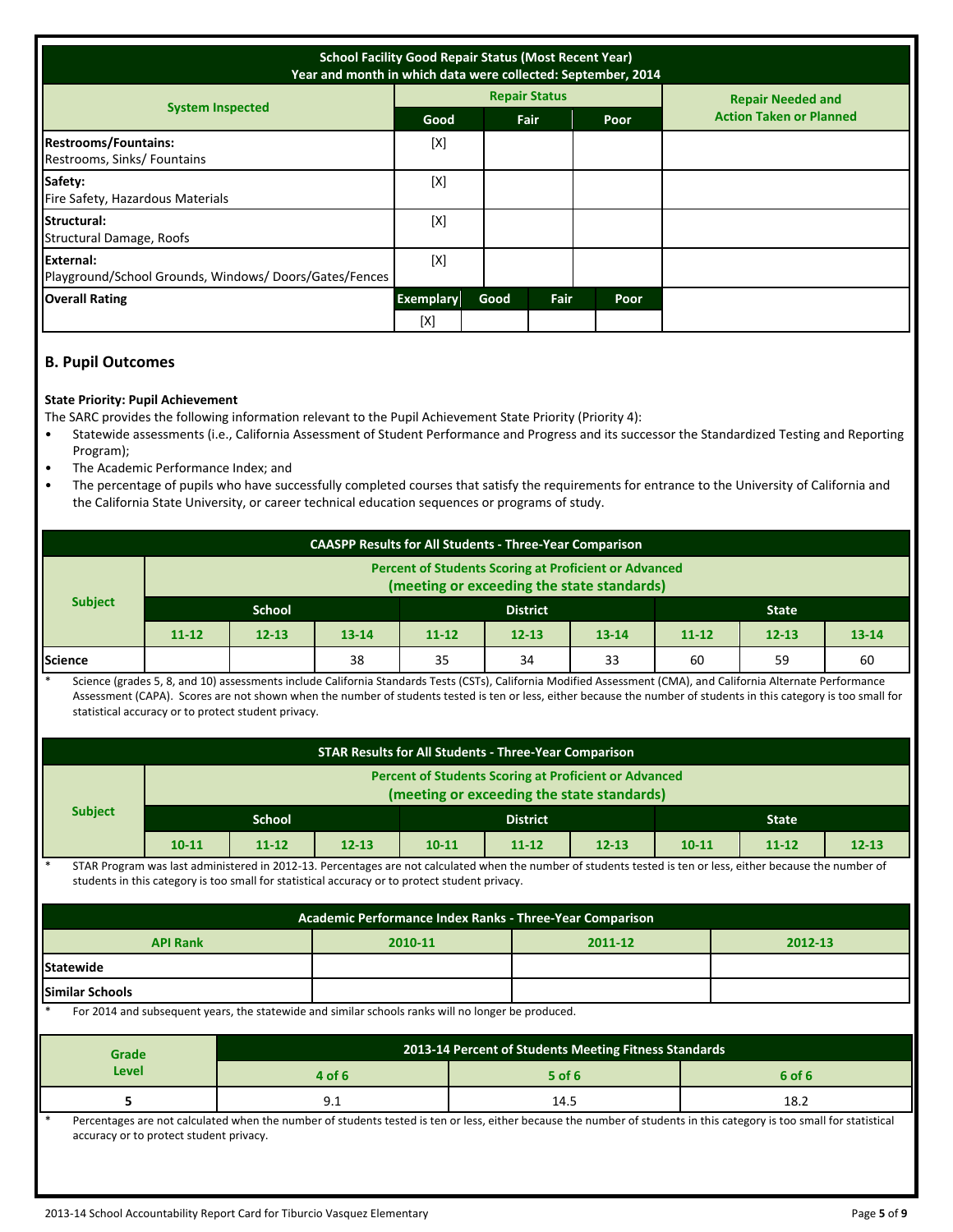| 2013-14 CAASPP Results by Student Group              |                                                                        |  |  |  |  |  |  |
|------------------------------------------------------|------------------------------------------------------------------------|--|--|--|--|--|--|
| <b>Group</b>                                         | <b>Percent of Students Scoring at</b><br><b>Proficient or Advanced</b> |  |  |  |  |  |  |
|                                                      | Science (grades 5, 8, and 10)                                          |  |  |  |  |  |  |
| All Students in the LEA                              | 33                                                                     |  |  |  |  |  |  |
| <b>All Student at the School</b>                     | 38                                                                     |  |  |  |  |  |  |
| <b>Male</b>                                          | 42                                                                     |  |  |  |  |  |  |
| Female                                               | 32                                                                     |  |  |  |  |  |  |
| <b>Black or African American</b>                     |                                                                        |  |  |  |  |  |  |
| American Indian or Alaska Native                     |                                                                        |  |  |  |  |  |  |
| <b>Asian</b>                                         |                                                                        |  |  |  |  |  |  |
| <b>Filipino</b>                                      |                                                                        |  |  |  |  |  |  |
| <b>Hispanic or Latino</b>                            | 35                                                                     |  |  |  |  |  |  |
| Native Hawaiian/Pacific Islander                     |                                                                        |  |  |  |  |  |  |
| White                                                |                                                                        |  |  |  |  |  |  |
| <b>Two or More Races</b>                             |                                                                        |  |  |  |  |  |  |
| <b>Socioeconomically Disadvantaged</b>               | 39                                                                     |  |  |  |  |  |  |
| <b>English Learners</b>                              | 17                                                                     |  |  |  |  |  |  |
| <b>Students with Disabilities</b>                    |                                                                        |  |  |  |  |  |  |
| <b>Students Receiving Migrant Education Services</b> |                                                                        |  |  |  |  |  |  |
|                                                      |                                                                        |  |  |  |  |  |  |

\* CAASPP includes science assessments (CSTs, CMA, and CAPA) in grades 5, 8, and 10. Scores are not shown when the number of students tested is ten or less, either because the number of students in this category is too small for statistical accuracy or to protect student privacy.

| API Growth by Student Group - Three-Year Comparison |           |                          |           |  |  |  |  |  |
|-----------------------------------------------------|-----------|--------------------------|-----------|--|--|--|--|--|
|                                                     |           | <b>Actual API Change</b> |           |  |  |  |  |  |
| <b>Group</b>                                        | $10 - 11$ | $11 - 12$                | $12 - 13$ |  |  |  |  |  |
| All Students at the School                          |           |                          |           |  |  |  |  |  |
| <b>Black or African American</b>                    |           |                          |           |  |  |  |  |  |
| American Indian or Alaska Native                    |           |                          |           |  |  |  |  |  |
| Asian                                               |           |                          |           |  |  |  |  |  |
| <b>Filipino</b>                                     |           |                          |           |  |  |  |  |  |
| <b>Hispanic or Latino</b>                           |           |                          |           |  |  |  |  |  |
| Native Hawaiian/Pacific Islander                    |           |                          |           |  |  |  |  |  |
| <b>White</b>                                        |           |                          |           |  |  |  |  |  |
| <b>Two or More Races</b>                            |           |                          |           |  |  |  |  |  |
| Socioeconomically Disadvantaged                     |           |                          |           |  |  |  |  |  |
| <b>English Learners</b>                             |           |                          |           |  |  |  |  |  |
| <b>Students with Disabilities</b>                   |           |                          |           |  |  |  |  |  |

\* "N/D" means that no data were available to the CDE or LEA to report. "B" means the school did not have a valid API Base and there is no Growth or target information. "C" means the school had significant demographic changes and there is no Growth or target information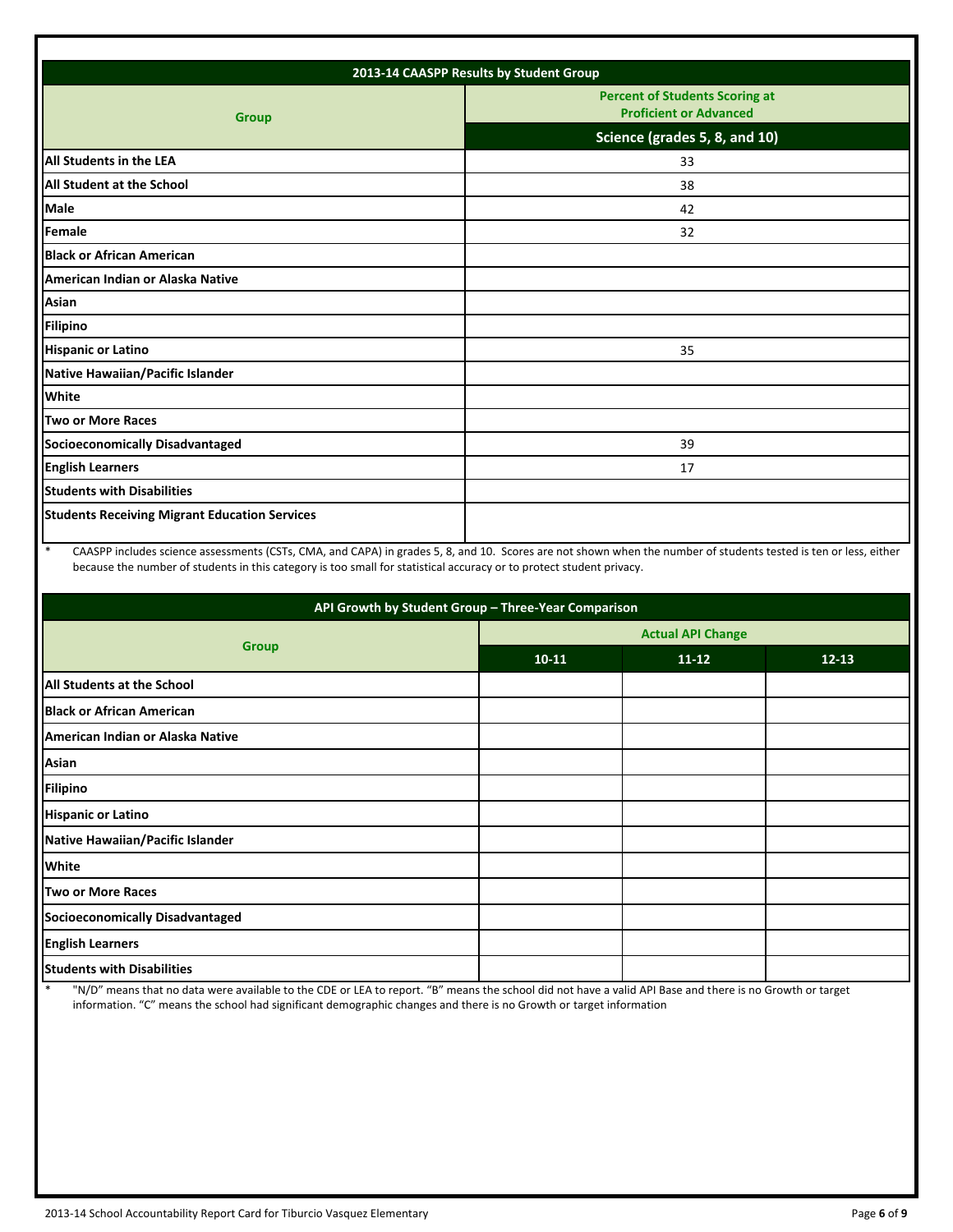# **C. Engagement**

#### **State Priority: Parental Involvement**

The SARC provides the following information relevant to the Parental Involvement State Priority (Priority 3):

• Efforts the school district makes to seek parent input in making decisions for the school district and each schoolsite.

#### **Opportunities for Parental Involvement**

A major aspect to infuse in our school culture in order to make Tiburcio Vásquez a high performing school is high parental involvement. There are many meetings that we must hold to meet compliance with state and federal regulations. Having parents attend this important parent meetings is critical to the academic success of the school. We ask all of our parents/guardians to make it a personal goal to at least pick one of the parent groups and attend those meetings at least once a month. Examples of parent participation opportunities include, but not limited to are: School Site Council, English Language Advisory Council, Parent Teacher Organization, District Advisory Council, Parent Teacher Conferences, Parent Technology Trainings, Family Reading and Mathematics Night, Field Trip Chaperoning, Classroom Volunteering, Technology Career Day, Winter Program, Talent Show, PBIS, and Athletics.

#### **State Priority: School Climate**

The SARC provides the following information relevant to the School Climate State Priority (Priority 6):

- Pupil suspension rates;
- Pupil expulsion rates; and
- Other local measures on the sense of safety.

#### **School Safety Plan**

As mentioned is section two, Tiburcio Vásquez opened last year as a brand new school. Before the school opened, we formulated a Safety Committee that consisted of the Principal, seven teachers, four parents, two campus supervisors, our lead custodian, our lead food service clerk, and one front office secretary. This group formulated our first draft of the school safety plan. The safety plan had a huge emphasis on the Positive Behavior Intervention and Supports (PBIS) program. Everything from Ingress to Egress, walking to the cafeteria and library, field trips, etc., we have an established code of conduct core value expectations. These core values are being Respectful, Responsible, and Ready. We call this being a 3R Scholar. Along with PBIS, we also took our safety team and we had the staff trained in the Restorative Justice system. We also have a flip chart created for all staff on different type of emergency situations that may arise and how staff should conduct themselves in the case of these unforeseen events. Every month we practice a fire drill and in October we practiced an earthquake drill. In May 2014, we practiced a hostile intruder drill. These drills are recorded on a chart in the main office that is placed for public display.

| <b>Suspensions and Expulsions</b> |           |           |           |  |  |  |
|-----------------------------------|-----------|-----------|-----------|--|--|--|
| <b>School</b>                     | $11 - 12$ | $12 - 13$ | $13 - 14$ |  |  |  |
| <b>Suspensions Rate</b>           |           |           | 4.3       |  |  |  |
| <b>Expulsions Rate</b>            |           |           | 0         |  |  |  |
| <b>District</b>                   | $11 - 12$ | $12 - 13$ | 13-14     |  |  |  |
| <b>Suspensions Rate</b>           | 0.7       | 2.1       | 1.9       |  |  |  |
| <b>Expulsions Rate</b>            | 0.0       | 0.0       | 0         |  |  |  |
| <b>State</b>                      | $11 - 12$ | $12 - 13$ | 13-14     |  |  |  |
| <b>Suspensions Rate</b>           | 5.7       | 5.1       | 4.4       |  |  |  |
| <b>Expulsions Rate</b>            | 0.1       | 0.1       | 0.1       |  |  |  |

The rate of suspensions and expulsions is calculated by dividing the total number of incidents by the total enrollment x 100.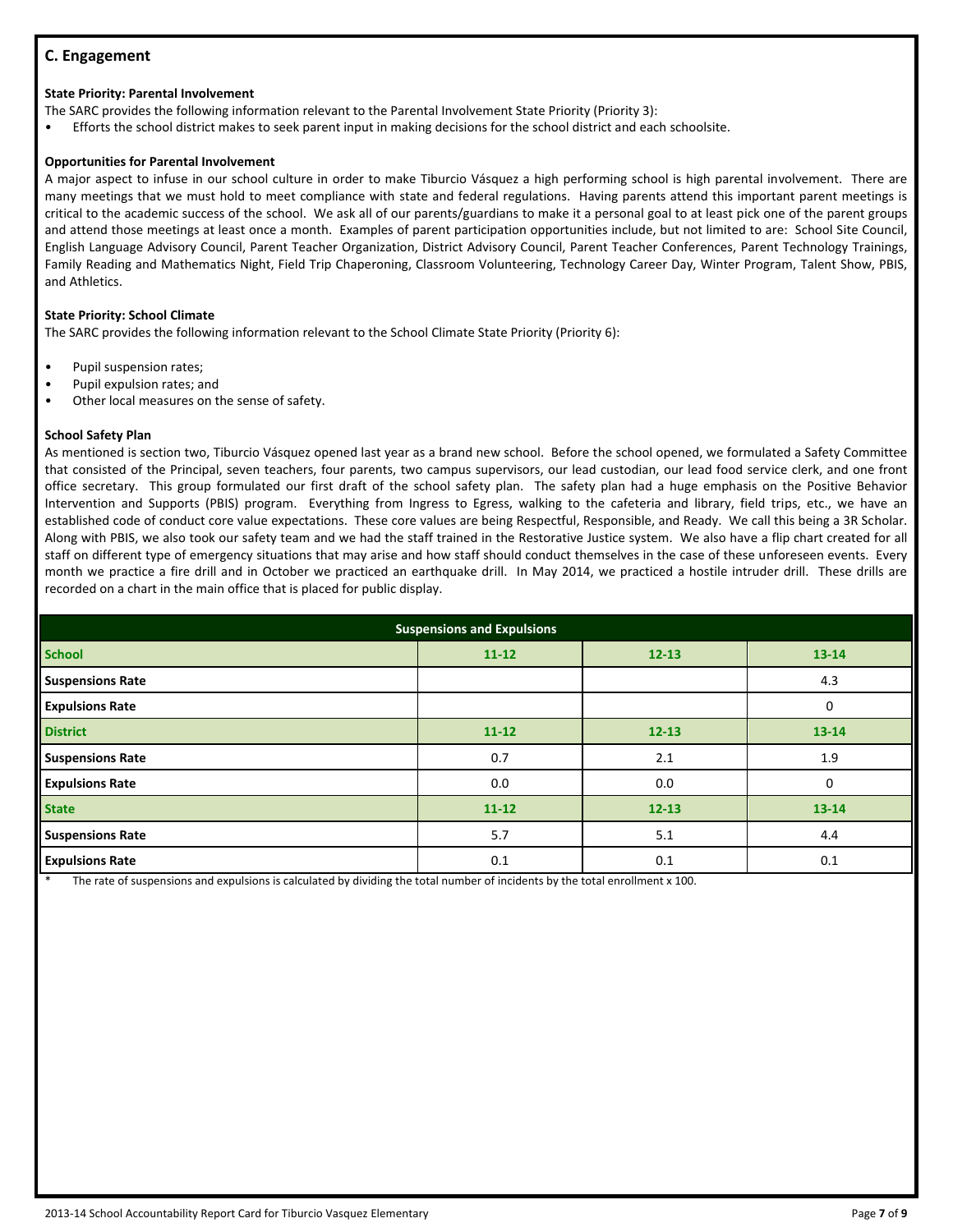## **D. Other SARC Information**

The information in this section is required to be in the SARC but is not included in the state priorities for LCFF.

| 2013-14 Adequate Yearly Progress Overall and by Criteria |               |                 |  |  |  |
|----------------------------------------------------------|---------------|-----------------|--|--|--|
| <b>AYP Criteria</b>                                      | <b>School</b> | <b>District</b> |  |  |  |
| <b>Made AYP Overall</b>                                  | N/A           | N/A             |  |  |  |
| Met Participation Rate: English-Language Arts            | N/A           | N/A             |  |  |  |
| <b>Met Participation Rate: Mathematics</b>               | N/A           | N/A             |  |  |  |
| Met Percent Proficient: English-Language Arts            | N/A           | N/A             |  |  |  |
| <b>Met Percent Proficient: Mathematics</b>               | N/A           | N/A             |  |  |  |
| <b>Met API Criteria</b>                                  | N/A           | N/A             |  |  |  |

| 2014-15 Federal Intervention Program                |               |                 |  |  |  |
|-----------------------------------------------------|---------------|-----------------|--|--|--|
| <b>Indicator</b>                                    | <b>School</b> | <b>District</b> |  |  |  |
| <b>Program Improvement Status</b>                   | No            | Yes             |  |  |  |
| <b>First Year of Program Improvement</b>            | N/A           | 2005            |  |  |  |
| Year in Program Improvement                         | N/A           | 3               |  |  |  |
| Number of Schools Currently in Program Improvement  | 10            |                 |  |  |  |
| Percent of Schools Currently in Program Improvement | 83.3          |                 |  |  |  |

DW (determination waiver) indicates that the PI status of the school was carried over from the prior year in accordance with the flexibility granted through the federal waiver process.

| <b>Academic Counselors and Other Support Staff at this School</b> |    |  |  |  |
|-------------------------------------------------------------------|----|--|--|--|
| <b>Number of Full-Time Equivalent (FTE)</b>                       |    |  |  |  |
| <b>Academic Counselor</b>                                         | 0  |  |  |  |
| <b>Counselor (Social/Behavioral or Career Development)</b>        | 1  |  |  |  |
| Library Media Teacher (Librarian)                                 | 1  |  |  |  |
| Library Media Services Staff (Paraprofessional)                   | .5 |  |  |  |
| Psychologist                                                      | .5 |  |  |  |
| <b>Social Worker</b>                                              | 0  |  |  |  |
| <b>Nurse</b>                                                      | ŋ  |  |  |  |
| Speech/Language/Hearing Specialist                                | .5 |  |  |  |
| <b>Resource Specialist</b><br>1                                   |    |  |  |  |
| <b>Instructional Coach</b>                                        |    |  |  |  |
| <b>Average Number of Students per Staff Member</b>                |    |  |  |  |
| <b>Academic Counselor</b>                                         |    |  |  |  |

One Full Time Equivalent (FTE) equals one staff member working full time; one FTE could also represent two staff members who each work 50 percent

of full time.

| <b>Average Class Size and Class Size Distribution</b> |  |   |  |
|-------------------------------------------------------|--|---|--|
|                                                       |  | . |  |

|         |    |                           |    | <b>Number of Classrooms*</b> |    |             |           |    |                |       |    |              |
|---------|----|---------------------------|----|------------------------------|----|-------------|-----------|----|----------------|-------|----|--------------|
|         |    | <b>Average Class Size</b> |    | $1 - 20$                     |    |             | $21 - 32$ |    |                | $33+$ |    |              |
| Grade   | 12 | 13                        | 14 | 12                           | 13 | 14          | 12        | 13 | 14             | 12    | 13 | 14           |
| Kinder. |    |                           | 28 |                              |    | 0           |           |    | 3              |       |    |              |
| Gr. 1   |    |                           | 22 |                              |    | 1           |           |    | $\overline{2}$ |       |    |              |
| Gr. 2   |    |                           | 27 |                              |    | 0           |           |    | 3              |       |    |              |
| Gr. 3   |    |                           | 32 |                              |    | $\Omega$    |           |    | $\overline{2}$ |       |    |              |
| Gr. 4   |    |                           | 31 |                              |    | $\Omega$    |           |    | $\overline{2}$ |       |    |              |
| Gr. 5   |    |                           | 28 |                              |    | $\mathbf 0$ |           |    | $\overline{2}$ |       |    |              |
| Gr. 6   |    |                           | 35 |                              |    |             |           |    |                |       |    | $\mathbf{1}$ |

Number of classes indicates how many classrooms fall into each size category (a range of total students per classroom). At the secondary school level, this information is reported by subject area rather than grade level.

| FY 2012-13 Teacher and Administrative Salaries      |           |                                                                         |  |  |  |
|-----------------------------------------------------|-----------|-------------------------------------------------------------------------|--|--|--|
| <b>District</b><br><b>Category</b><br><b>Amount</b> |           | <b>State Average for</b><br><b>Districts In Same</b><br><b>Category</b> |  |  |  |
| <b>Beginning Teacher Salary</b>                     | \$37,743  | \$41,507                                                                |  |  |  |
| <b>Mid-Range Teacher Salary</b>                     | \$61,371  | \$67,890                                                                |  |  |  |
| <b>Highest Teacher Salary</b>                       | \$84,569  | \$86,174                                                                |  |  |  |
| <b>Average Principal Salary (ES)</b>                | \$96,789  | \$109,131                                                               |  |  |  |
| <b>Average Principal Salary (MS)</b>                | \$0       | \$111,937                                                               |  |  |  |
| <b>Average Principal Salary (HS)</b>                | \$0       | \$109,837                                                               |  |  |  |
| <b>Superintendent Salary</b>                        | \$179,000 | \$185,462                                                               |  |  |  |
| <b>Percent of District Budget</b>                   |           |                                                                         |  |  |  |
| <b>Teacher Salaries</b>                             | 36        | 42                                                                      |  |  |  |
| <b>Administrative Salaries</b>                      | 5         | 6                                                                       |  |  |  |

For detailed information on salaries, see the CDE Certificated Salaries & Benefits webpage at www.cde.ca.gov/ds/fd/cs/.

| FY 2012-13 Expenditures Per Pupil and School Site Teacher Salaries |              |                   |                     |                               |  |  |
|--------------------------------------------------------------------|--------------|-------------------|---------------------|-------------------------------|--|--|
|                                                                    |              |                   |                     |                               |  |  |
| <b>Level</b>                                                       | <b>Total</b> | <b>Restricted</b> | <b>Unrestricted</b> | <b>Average Teacher Salary</b> |  |  |
| <b>School Site</b>                                                 | \$6,156      | 0                 | \$6,156             | <b>NA</b>                     |  |  |
| <b>District</b>                                                    |              |                   | \$5,459             | \$64,853                      |  |  |
| State                                                              |              |                   | \$4,690             | \$70,788                      |  |  |
| Percent Difference: School Site/District                           |              |                   | 12.8                | <b>NA</b>                     |  |  |
| Percent Difference: School Site/ State                             |              |                   | 31.3                |                               |  |  |